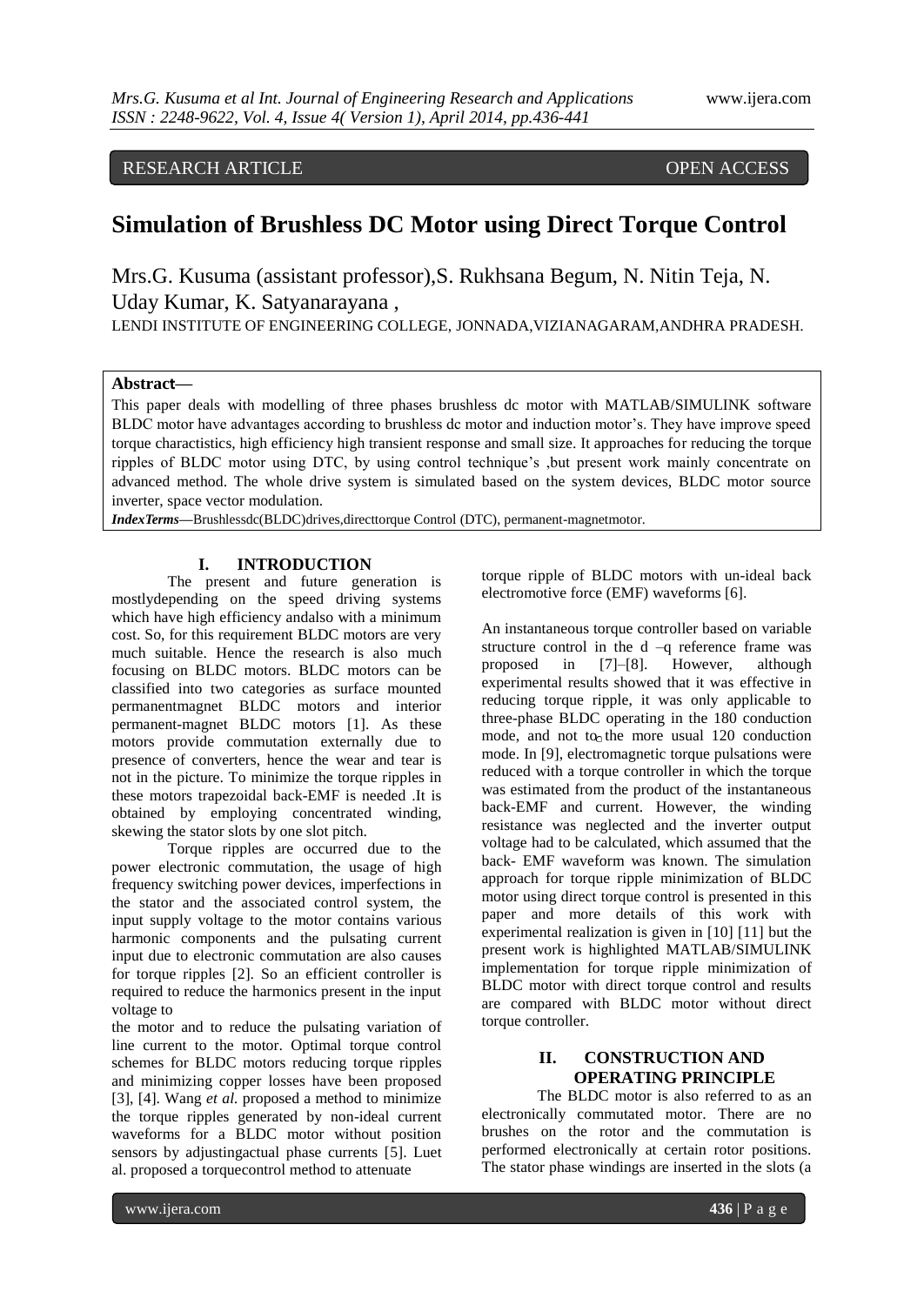distributed winding), or can be wound as one coil on the magnetic pole. The magnetization of the permanent magnets and their displacement on the rotor are chosen in such a way that the back-EMF shape is trapizoidal. This allows the three-phase voltage system, with a rectangular shape, to be used to create a rotational field with low torque ripples. In this respect, the BLDC motor is equivalent to an inverted DC commutator motor in that the magnets rotates while the conductors remain stationary is reversed by the commutator and the brushes, but in the brushless DC motor, the polarity reversal is performed by semiconductor switches which are to be switched in synchronization with the rotor position. Besides the higher reliability, the missing commutator brings another advantage. The commutator is also a limiting factor in the maximal speed of the DC motor. Therefore the BLDC motor can be employed in applications requiring high speed.



Replacement of a DC motor by a BLDC motor place higher demands on control algorithm and control circuit. Firstly, the BLDC motor is usually considered as a three-phase system. Thus, it has to be powered by a three-phase power supply. Next, the rotor position must be known at certain angles, in order to align the applied voltage with the back-EMF. The alignment

between the back-EMF and commutation events is very important. In this condition the motor behaves as a DC motor and runs at the best working point. But the drawbacks of the BLDC motor caused by necessity of power converter and rotor position measurement are balanced by excellent performance and reliability, and

Also by ever falling prices of power components and control circuits.

#### **III. MATHEMATICAL MODEL OF THE BLDC MOTOR**

Figure shows dynamic equivalent circuit of BLDCM. In simulation, the common 'y' connection of stator windings, three phase balanced system and air gap uniform are assumed.

For this model, the stator phase voltage equations is the



Fig. 1: Equivalent circuit of BLDCM

Back emf is depends to magnetic flux in rotor because of permanent magnet with speed of rotor  $eqn(2)$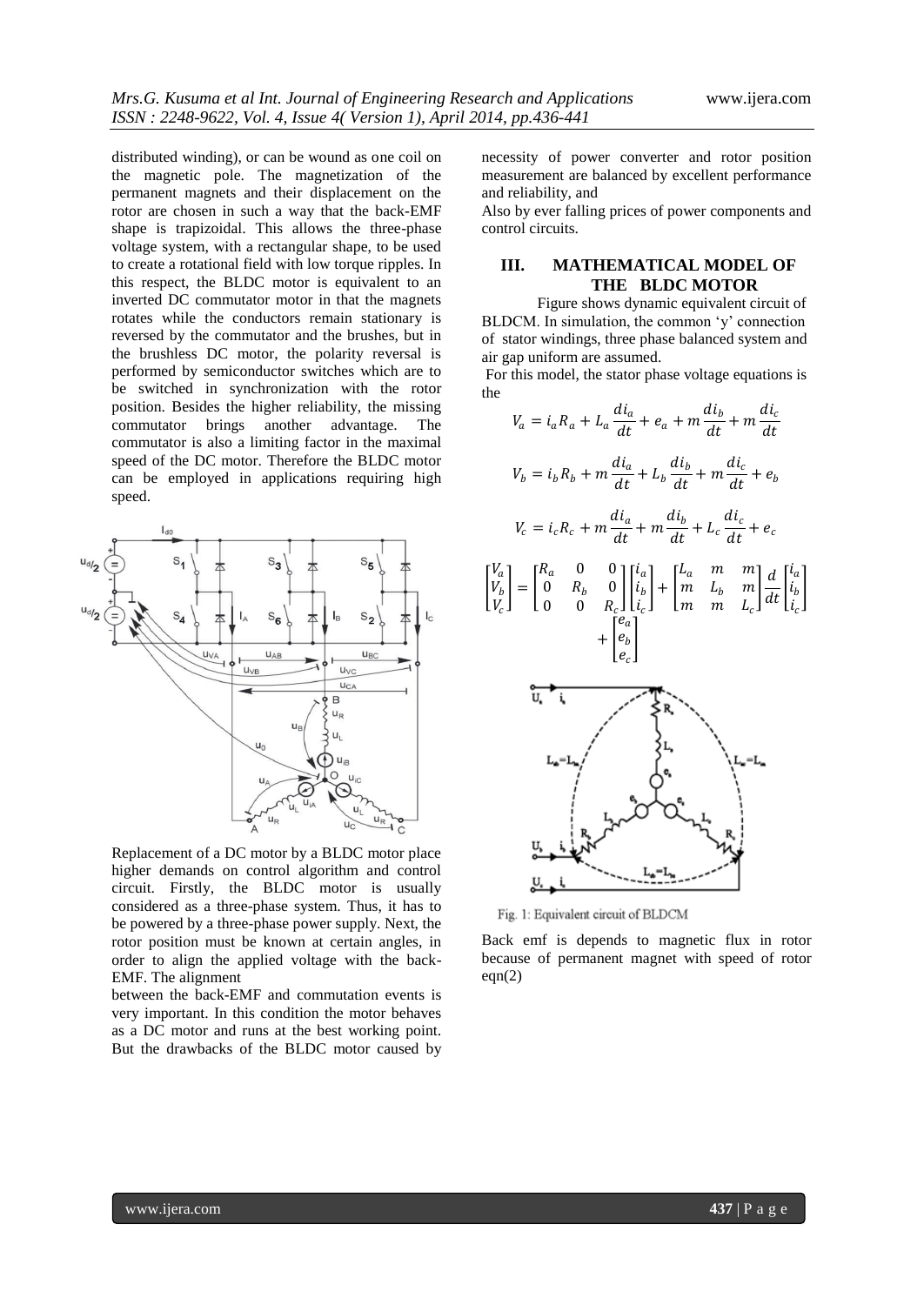

$$
\begin{bmatrix} e_a \\ e_b \\ e_c \end{bmatrix} = \begin{bmatrix} -\omega_r & \varphi_m \sin \theta_r \\ -\omega_r & \varphi_m \sin \left( \theta_r - \frac{2\pi}{3} \right) \\ -\omega_r & \varphi_m \sin \left( \theta_r - \frac{4\pi}{3} \right) \end{bmatrix}
$$

Motor equations can be expressed in state- space from eqn(3)

$$
\frac{d}{dt} \begin{bmatrix} i_a \\ i_b \\ i_c \end{bmatrix} = \frac{1}{L - m} \left\{ \begin{bmatrix} V_a \\ V_b \\ V_c \end{bmatrix} - \begin{bmatrix} R & 0 & 0 \\ 0 & R & 0 \\ 0 & 0 & R \end{bmatrix} \begin{bmatrix} i_a \\ i_b \\ i_c \end{bmatrix} \right\}
$$

$$
+ \varphi_m \omega_{\text{min}\left(\theta_r - \frac{2\pi}{3}\right)} \right\}
$$

$$
\frac{d}{dt} \begin{bmatrix} i_a \\ i_b \\ i_c \end{bmatrix} = \frac{1}{L - m} \left\{ \begin{bmatrix} V_a \\ V_b \\ V_c \end{bmatrix} - \begin{bmatrix} R & 0 & 0 \\ 0 & R & 0 \\ 0 & 0 & R \end{bmatrix} \begin{bmatrix} i_a \\ i_b \\ i_c \end{bmatrix} + \begin{bmatrix} -e_a \\ -e_b \\ -e_c \end{bmatrix} \right\}
$$
\n
$$
\begin{bmatrix} V_a \\ V_b \\ V_c \end{bmatrix} = \begin{bmatrix} R_a & 0 & 0 \\ 0 & R_b & 0 \\ 0 & 0 & R_c \end{bmatrix} \begin{bmatrix} i_a \\ i_b \\ i_c \end{bmatrix} + \frac{d}{dt} \begin{bmatrix} L_a & m & m \\ m & L_b & m \\ m & m & L_c \end{bmatrix} \begin{bmatrix} i_a \\ i_b \\ i_c \end{bmatrix}
$$
\n
$$
+ \begin{bmatrix} e_a \\ e_b \\ e_c \end{bmatrix}
$$

$$
\begin{bmatrix} V_a \\ V_b \\ V_c \end{bmatrix} - \begin{bmatrix} e_a \\ e_b \\ e_c \end{bmatrix} = \begin{bmatrix} i_a R_a \\ i_b R_b \\ i_c R_c \end{bmatrix} + \begin{bmatrix} L_a \frac{di_a}{dt} + m \frac{di_b}{dt} + m \frac{di_c}{dt} \\ m \frac{di_a}{dt} + L_b \frac{di_b}{dt} + m \frac{di_c}{dt} \\ m \frac{di_a}{dt} + m \frac{di_b}{dt} + L_c \frac{di_c}{dt} \end{bmatrix}
$$

$$
\begin{bmatrix}\nV_a - e_a \\
V_b - e_b \\
V_c - e_c\n\end{bmatrix} = \begin{bmatrix}\ni_a R_a + L_a \frac{di_a}{dt} + m \frac{di_b}{dt} + m \frac{di_c}{dt} \\
i_b R_b + m \frac{di_a}{dt} + L_b \frac{di_b}{dt} + m \frac{di_c}{dt} \\
i_c R_c + m \frac{di_a}{dt} + m \frac{di_b}{dt} + L_c \frac{di_c}{dt}\n\end{bmatrix}
$$

$$
P = e_a i_a + e_b i_b + e_c i_c
$$

Electrical magnetic torque is calculated as Torque=  $T_e = \frac{P}{a}$  $\omega_m$ 

Dynamic equation $T_e = \int \int \frac{2}{p}$  $\left(\frac{2}{p}\right)\frac{d}{di}$  $\frac{d}{dt}\omega_r + B_m\left(\frac{2}{p}\right)$  $\frac{2}{p}\big)\omega_r +$  $\overline{Z}$ 

$$
\frac{d\omega_r}{dt} = \frac{P}{2J} \Big[ T_e - T_L - B_m \left( \frac{2}{P} \right) \omega_r \Big]
$$

$$
\frac{d\theta_r}{dt} = \omega_r \theta_r = \int \omega_r
$$

$$
Si_a(s) = \frac{1}{L-M} V_a(s) - R
$$

$$
i_a(s)[S + R] = \frac{V_a(s)}{L-M} - e_a(s)
$$
  

$$
i_a(s) = \frac{V_a(s)}{(L-M)[S+R]} \frac{e_a(s)}{S+R}
$$

 $d\theta_r$  $dt$ 

www.ijera.com **438** | P a g e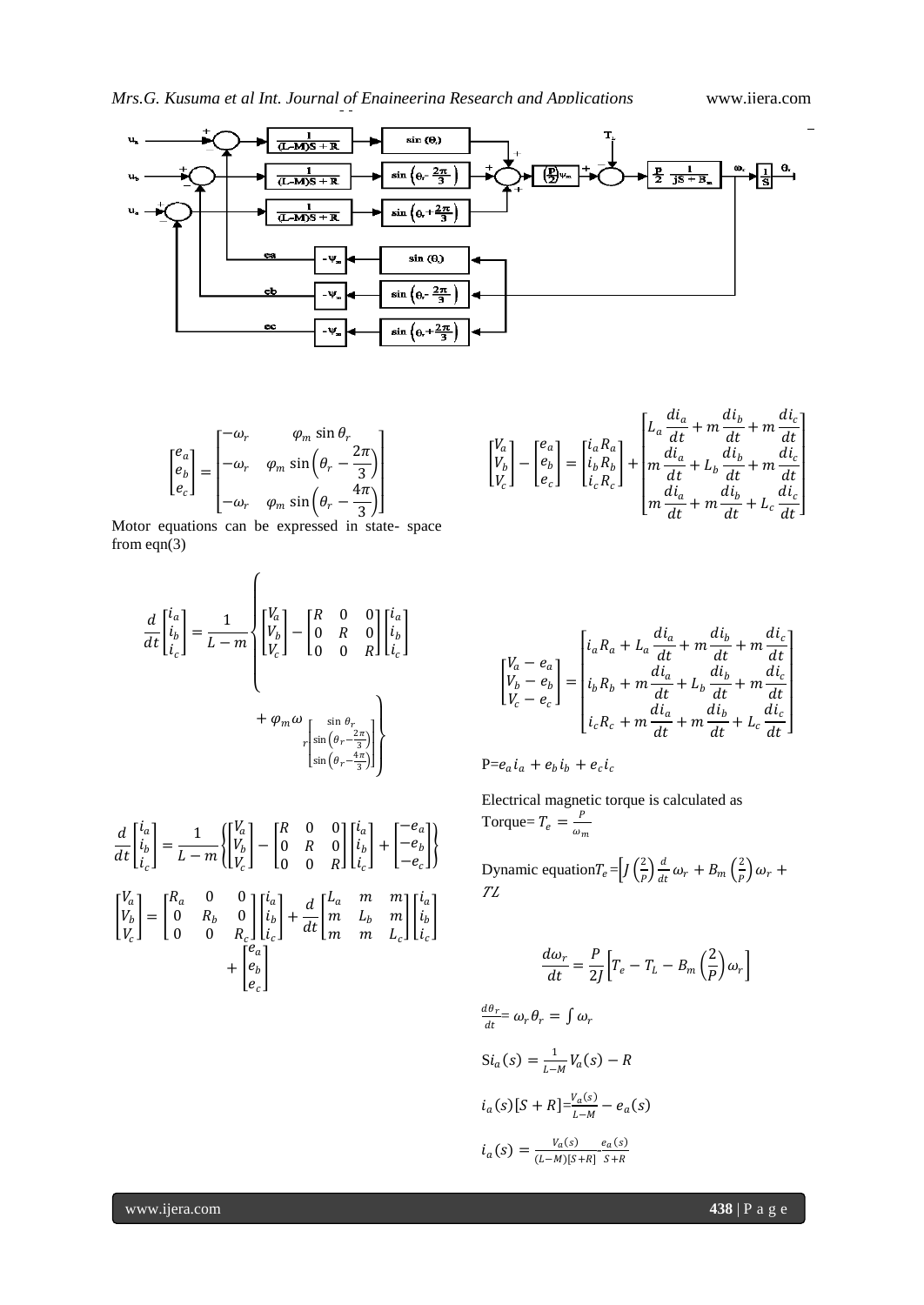$$
i_a(s)[S+R](L-M) = V_a(s) - e_a(s)(L-M)
$$

$$
\frac{di_a(s)}{dt} = \frac{V_a}{L - M} - i_a R_a + \varphi_m \omega_r \sin \theta_r \theta_r = 90^{\circ}
$$

$$
\frac{di_a}{dt} = \frac{V_a}{L - M} - i_a R + \varphi_m \omega_r
$$

By applying the above equation into lapalace transformation

$$
Si_a(s) = \frac{V_a(s)}{L-M} \cdot i_a(s)R - e_a(s)
$$

$$
i_a(s) = \frac{V_a(s)}{(L-M)(S+R)} - \frac{e_a(s)}{S+R}
$$

 $i_a(s) = \frac{V_a(s)}{(1 - M)(s)}$  $\frac{V_a(s)}{(L-M)(S+R)} + \frac{\varphi_m \omega_r \sin \theta_r}{(S+R)}$  $(S+R)$ By solving the equations'ssimarlarly we get

$$
i_b(s) = \frac{V_b(s)}{(L-M)(S+R)} + \frac{\varphi_m \omega_r (\sin \theta_r - \frac{2\pi}{3})}{(S+R)}
$$

$$
i_c(s) = \frac{V_c(s)}{(L-M)(S+R)} + \frac{\varphi_m \omega_r (\sin \theta_r - \frac{4\pi}{3})}{(S+R)}
$$

Speed of the rotor is proportional position of rotor is

 $d\theta_r$  $\frac{16r}{dt} = \omega_r$ Figure shows block diagram of three phase of BLDCM.

### **IV. SIMULINK MODEL OF THE BLDC MOTOR**

The simulink model of the BLDC motor is shown in fig.2.

Unlike a brushed DC motor, the commutation of a BLDC motor is controlled electronically. To rotate the BLDC motor,the stator windings should be energized in a sequence. It is important to know the rotor position in order to understand which winding will be energized following the energizing sequence. Rotor position is sensed using hall effect sensors embedded into the stator. Most BLDC motors have three hall sensors embedded into the stator on the non-driving end of the motor.

Whenever the rotor magnetic poles pass near the hall sensors, they give a high or low signal, indicating the N or S pole is passing near the sensors. Based on the combination of these three hall sensor signals,

the exact sequence of computation can be determined.

The converter block was developed using the equations below:

$$
V_a = (S_1)V_d/2 - (S_4)V_d/2
$$
\n
$$
V_b = (S_3)V_d/2
$$
\n
$$
(11) V_c = (S_5)V_d/2 - (S_2)V_d/2
$$
\n
$$
(12)
$$
\n
$$
(13) V_c = (S_5)V_d/2 - (S_2)V_d/2
$$
\n
$$
(13)
$$

Every 60 electrical degress of rotation, one of the hall sensors changes the state. Given this, it takes six steps to complete an electrical cycle. Corresponding to this, with every 60 electrcialdegress, the phase current switching should be updated.

 However, one electrical cycle may not correspond to a complete mechanical revolution of the rotor. The number of electrical cycles to be repeated to complete a mechanical rotation is determined by the rotor pole pairs. For each rotor pole pairs, one electrical degree is completed. The number of electrical cycles/rotations equals the rotor pole pairs.

Detailed SIMULINK model of the BLDC motor is:

Fig.3. Detailed SIMULINK model of BLDC motor The sinusoidal back-EMF is given as:



Fig.4(a). Sinusoidal model of the back-EMF The trapezoidal back-EMF is given as: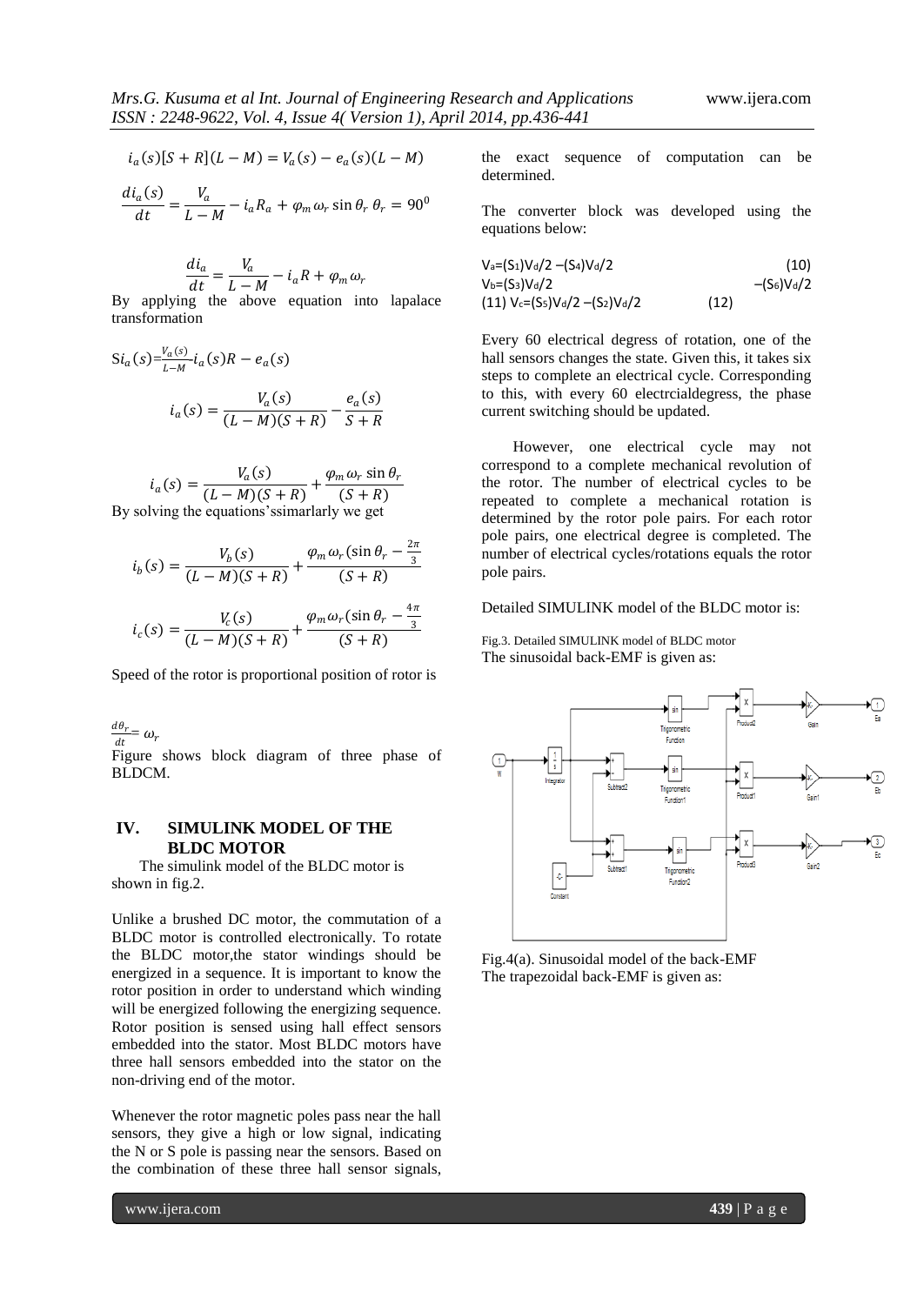

In SVM treats the sinusoidal voltage as a constant amplitude vector rotating at constant frequency. A three-phase voltage vector is transformed into a vector in the stationary d-q coordinate frame which represents the spatial vector sum of the three-phase voltage is the basic principle of SVM**.**

 The 120 conduction mode is generally used in BLDC drives. In it only two phases are conducting in normal period while in commutation another phase also conducting through a freewheeling diode [12]. The inverter switching pulses are represent in six binary digits and each digit represents ON i.e. 1 and OFF i.e. 0 which are voltage space vectors. In this mode both the upper arm and lower arm switching of at the same time, so there is only one zero vector is present and the switching states are shown in Fig. 3. The region of three phase stator axes of the motor is divided into six sectors by nonzero voltage space vector and each sector can be composed of two non-zero voltage space vectors and the zero vectors.



| Torque<br>τ      | Flux             | Sector                |                       |                            |                     |                   |                       |
|------------------|------------------|-----------------------|-----------------------|----------------------------|---------------------|-------------------|-----------------------|
|                  | φ                | I                     | $\mathbf{I}$          | III                        | IV                  | V                 | VI                    |
|                  |                  | $V_1$<br>(100001)     | $V_2$<br>(001001)     | $V_3$<br>(011000)          | $V_4$<br>(010010)   | $V_5$<br>(000110) | $V_6$<br>(100100)     |
|                  | $\boldsymbol{0}$ | $V_2$<br>(001001)     | $V_3$<br>(011000)     | $\rm V_4$<br>(010010)      | $V_{5}$<br>(000110) | $V_6$<br>(100100) | $V_1$<br>(100001)     |
|                  | $-1$             | $V_3$<br>(011000)     | $V_4$<br>(010010)     | $V_5$<br>(000110)          | $V_6$<br>(100100)   | $V_1$<br>(100001) | $V_2$<br>(001001)     |
| $\boldsymbol{0}$ | 1                | $V_1$<br>(100001)     | $V_2$<br>(001001)     | $V_3$<br>(011000)          | $V_4$<br>(010010)   | $V_5$<br>(000110) | $V_6$<br>(100100)     |
|                  | $\pmb{0}$        | $\rm V_0$<br>(000000) | $\rm V_0$<br>(000000) | $\mathbf{V_0}$<br>(000000) | $V_0$<br>(000000)   | $V_0$<br>(000000) | $\rm V_0$<br>(000000) |
|                  | $-1$             | $V_3$<br>(011000)     | $V_4$<br>(010010)     | $V_5$<br>(000110)          | $V_6$<br>(100100)   | $V_1$<br>(100001) | $V_2$<br>(001001)     |